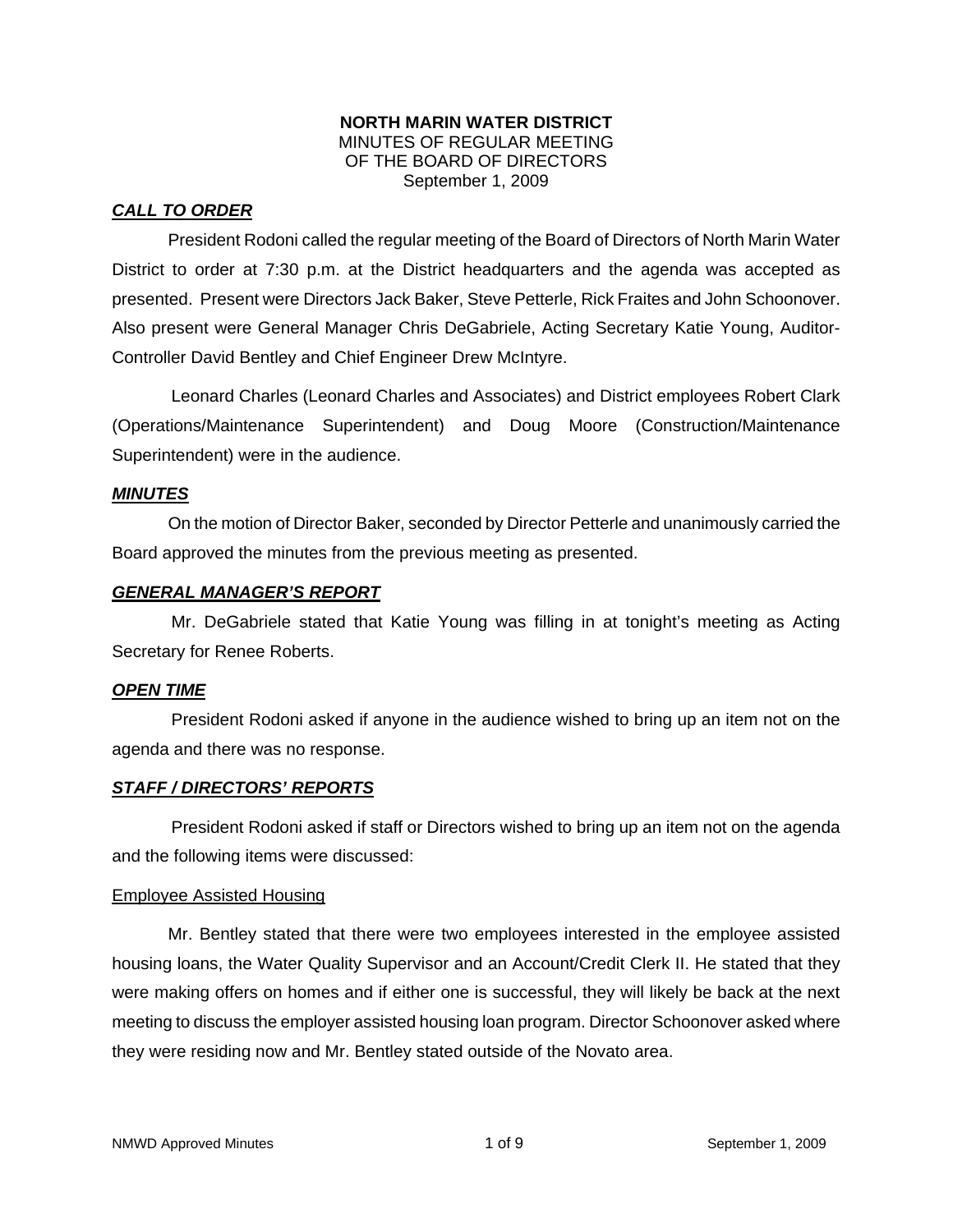### Sonoma Russian River Tour

 Director Baker reported that he and Director Fraites attended a tour of the Russian River, including Lake Sonoma's Warm Spring dam and fish hatchery, the rubber dam, and Collector 6, all facilitated by the Sonoma County Water Agency. Director Baker stated that it was very helpful, informative and a great opportunity to see how the areas operate.

 Director Fraites stated that the tour was enlightening and that he was impressed with the Russian River system and fishery operation. He stated that the engineering of building Collector 6 was incredible.

### *CONSENT CALENDAR*

On the motion of Director Baker, seconded by Director Fraites and unanimously carried the following items were approved on the consent calendar:

# *FUNDING AGREEMENT FOR CONSTRUCTION FUNDS FOR STAFFORD TREATMENT PLANT BACKFLOW METER & CHECK VALVE*

The Board approved submittal of a financial assistance application to the California Department of Public Heath for American Recovery and Reinvestment Act funds for the Stafford Treatment Backflow Meter and Check Valve project and adopted a resolution to authorize the General Manager to act as the District's Authorized Representative. To complete the application, the Board must authorize the General Manager to execute a Funding Agreement and other supporting documents with the California Department of Public Health.

 The Board approved Resolution 09-29 entitled, "Funding Agreement Authorization Resolution."

### *OUT-OF-STATE TRAVEL FOR CHEMIST*

 The Board authorized Stacie Goodpaster to travel out of state to attend the AWWA Fall conference.

### *RESPONSE TO CUSTOMER LETTER RE WATER USE ACCURACY*

 The Board authorized the Board President to sign a letter commending a customer for water conserving efforts.

### *SB 113 OMNIBUS BILL SUPPORT LETTER*

 Section 36 of the Omnibus Bill contains the change that was requested by the Senate Local Government Committee to add to SB 113. That section allows local governments to publish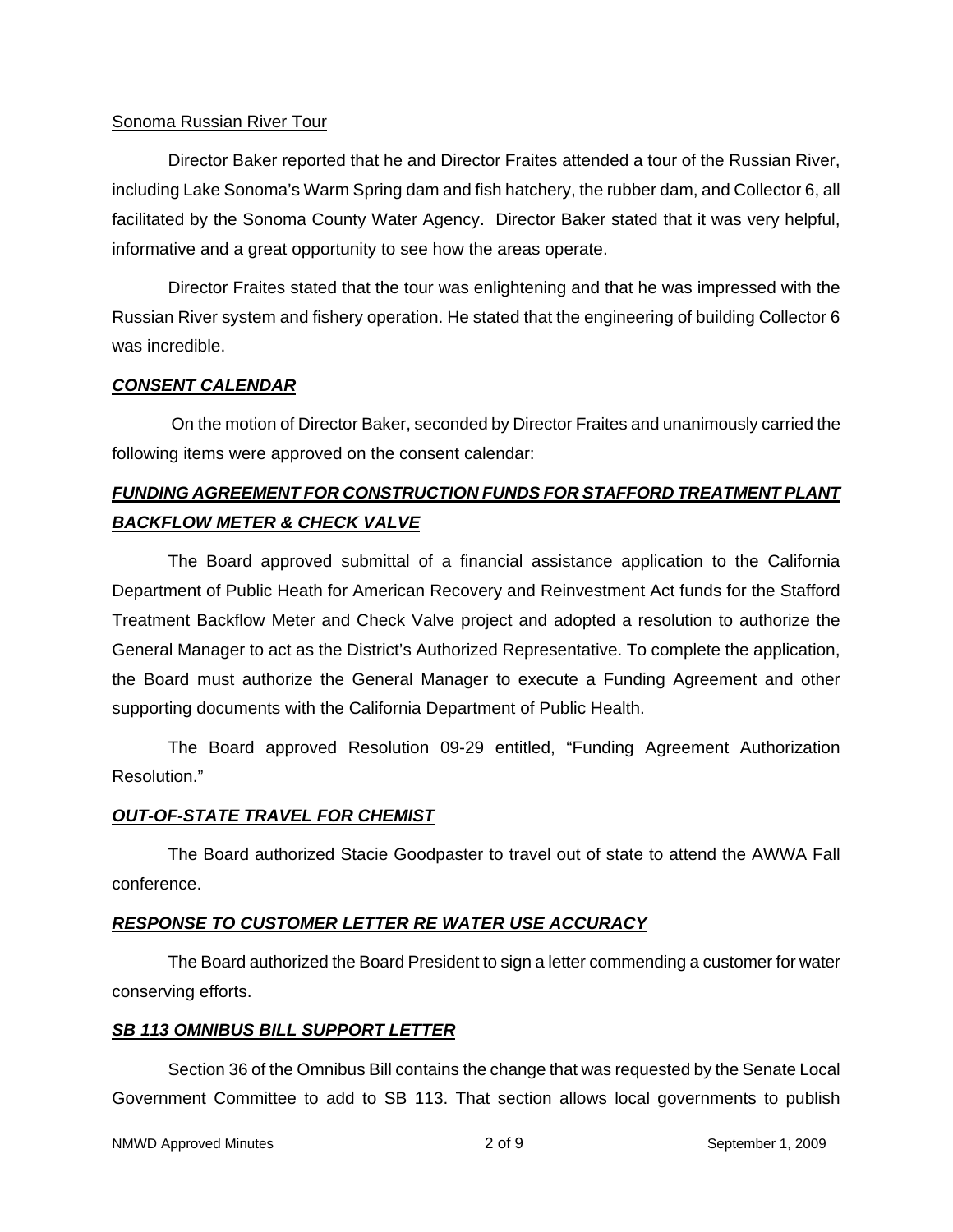summaries of their water conservation ordinances, in lieu of full text, as long as the full text is available to the public at the District's office.

 The Board authorized President Rodoni to execute a letter to the Governor requesting he sign the Omnibus Bill.

# *ACTION CALENDAR APPROVE: CONSERVATION INCENTIVE RATE RESERVE FUNDS*

 Mr. Bentley stated that staff is recommending that the District use the Conservation Incentive Rate Reserves in amounts equal to water conservation expenditures. He stated that the District started accruing money in the accounts when the District created the Conservation Incentive Rate in 2004 for Novato and 2005 for West Marin. Mr. Bentley stated that the money that is derived is set aside in a reserve and by resolution this can be used only for water conservation programs. Mr. Bentley advised the Board that at the end of June, Novato had \$460,000 in its Conservation Incentive Rate reserves and West Marin had \$33,000, totaling approximately \$500,000.

 Director Rodoni asked if the District is proposing the whole amount be utilized for water conservation this year. Mr. Bentley responded that as the District spends money, commencing September 1, any conservation money used by the District would relieve that reserve. Director Rodoni further questioned if the District would exhaust the reserve in the next budget year. Mr. Bentley stated that the Novato reserve may be exhausted, but the West Marin reserve will likely last in perpetuity.

 On the motion of Director Baker and seconded by Director Petterle, the Board unanimously voted to authorize Staff to commence relieving the Conservation Incentive Rate Reserve in an amount equal to Water Conservation Program expenditures in both Novato and West Marin.

### *APPROVE: REPLACE 1990 & 1994 JOHN DEERE BACKHOE*

 Mr. Moore stated that the purchase of a new backhoe was included in the current FY 09/10 budget. He said that Papé Machinery has been awarded the State of California pricing contract, and advised that through the state pricing, the District will receive 39% off the list price. He stated that the total cost of the backhoe would be \$110,000. Mr. Moore also stated that Papé Machinery has offered the District \$15,000 for trade-in for both the used 1990 and 1994 John Deere Backhoes.

 Director Baker asked how many backhoes the District had. Mr. Moore responded that the District had three total, but one of the backhoes is not currently working. Director Baker asked if the District were to get rid of two backhoes, then how many would they have with the purchase of this one. Mr. Moore advised the Board there would be two.

NMWD Approved Minutes and the separate control of  $3$  of 9 September 1, 2009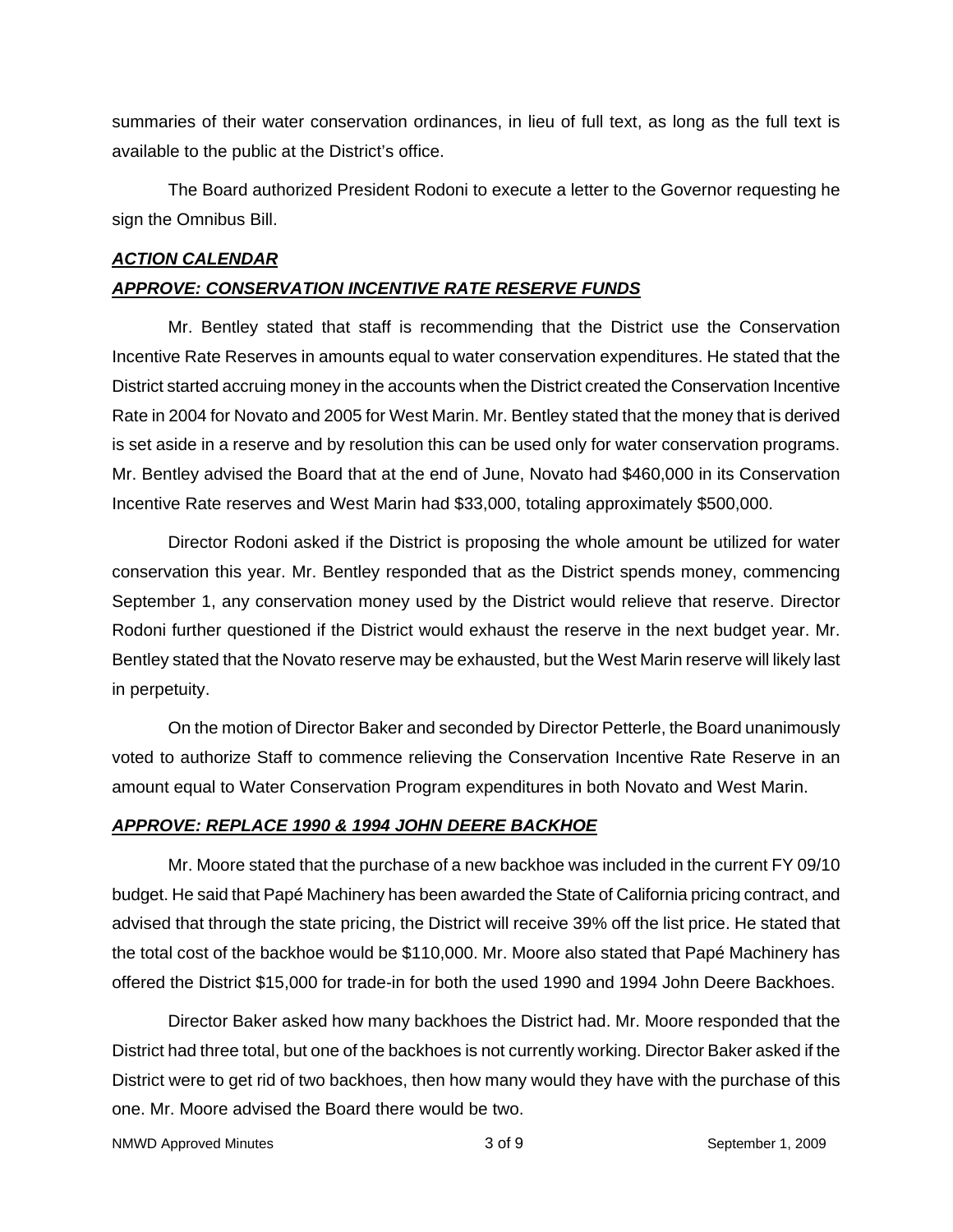Director Baker asked if the District had started looking ahead for rental companies because Big 4 Rentals is no longer in business and Novato Rental has some selections but not the same inventory. Mr. Moore stated that he has a contact with a Hertz representative and he currently uses United Rentals and a new company called Rental Solutions in Santa Rosa.

On the motion of Director Schoonover and seconded by Director Petterle, the Board unanimously voted to approve the purchase of a new John Deere backhoe from Papé Machinery for \$101,517 as well as approved disposition of the (trade-in) 1990 and 1994 Backhoes to Papé Machinery for \$15,000.

# *CONSIDER: REQUEST FOR ADDITIONAL BILL ADJUSTMENT*

 Mr. Bentley stated that a customer in Bel Marin Keyes received an extraordinarily high bill. He advised the Board that the District applied a bill adjustment reducing their \$808 bill to \$266. He stated that the customer thought that the adjustment was still high and that they would like a full adjustment so that they would be billed the equivalent water use from last year. Mr. Bentley stated that the water was used and it is staff's recommendation to adjust the customer's bill in accordance with the District's bill adjustment policy.

 Director Schoonover asked if the District thought the high bill was due to the hydraulic boat lift on the property. Mr. Bentley stated that there have been problems in the past but the customer couldn't recall using the lift and that they had no leak at the time. He stated that a hose could have been left on without the consumer noticing.

 On the motion of Director Baker, seconded by Director Fraites, the Board unanimously voted that the customer receive the normal credit amount authorized under the Bill Adjustment Policy consistent with that rendered to all customers.

# *CONSIDER: IRWD DIRECTOR PEER SWAN'S NOMINATION AS ACWA VICE-PRESIDENT*

 Mr. DeGabriele stated that the leadership of Association of California Water Agencies (ACWA) cycles between southern and northern California. Peer Swan from, Irvine Ranch Water District (IRWD), is a long time ACWA member who is very active. He stated that he thinks Peer Swan would do a good job; that this position is a huge commitment-- two years as Vice President and two years as President. Mr. DeGabriele stated that he has also received a request from Randy Record, who is on the Board of Eastern Municipal Water District and who has an interest in agricultural issues rather than urban. Mr. DeGabriele advised the Board that IRWD is a progressive urban water supplier and is in a very tight-knit community. He stated that IRWD has done a lot of progressive things with recycled water and the District's idea of the financial dashboard is

NMWD Approved Minutes and the separate control of  $\frac{4}{100}$  of 9 September 1, 2009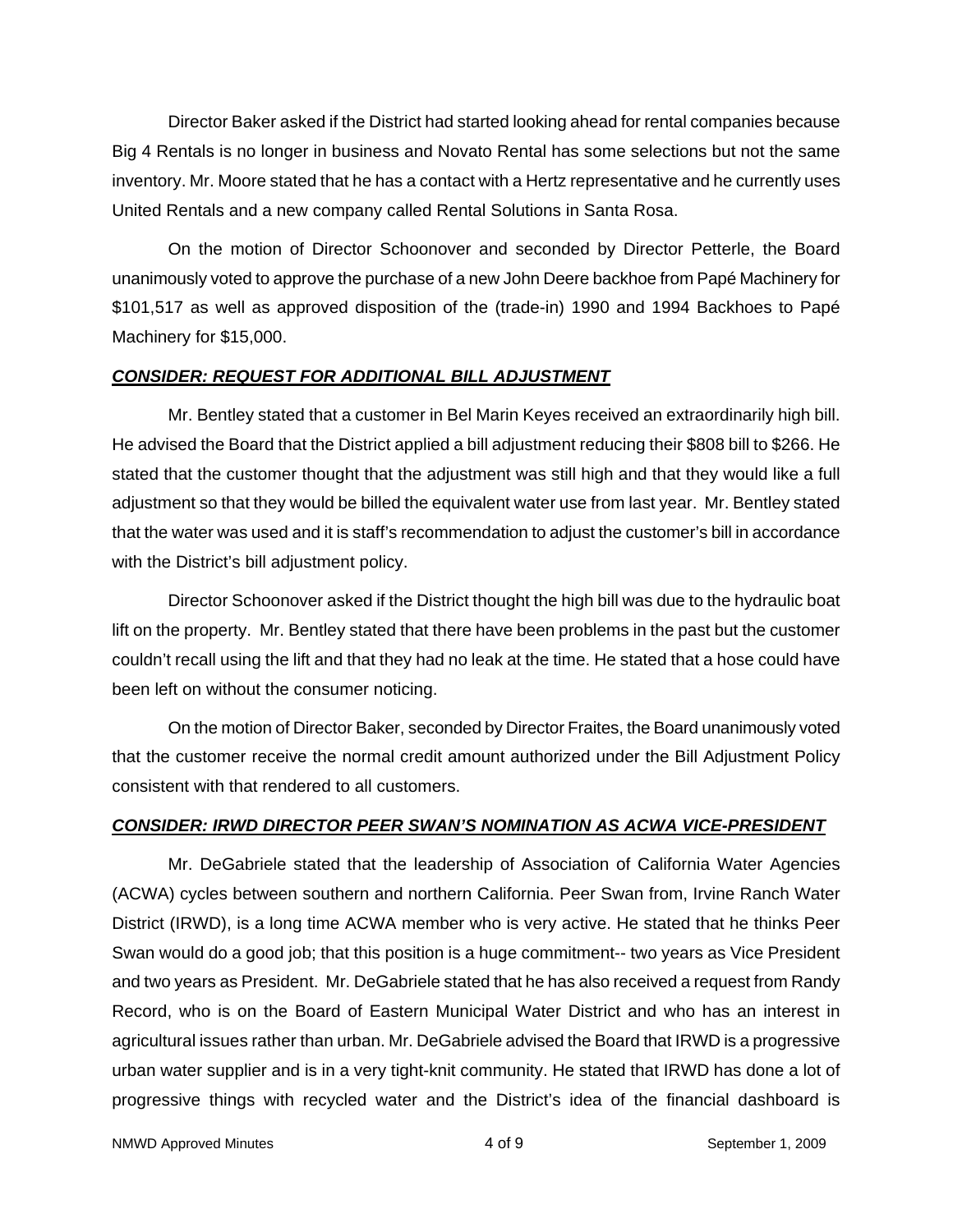something the District got from Irvine Ranch Water District.

 Director Rodoni asked if Supervisor Kelley had moved on. Mr. DeGabriele stated that Director Kelley would be ACWA President beginning 2010.

 Director Fraites asked of Peer Swan supports the governor's plan for water increases across the state. Mr. DeGabriele stated that he did not know if he was in support but that there is a lot of things to debate in the future regarding water exports through the Delta and it would not likely come to resolution in the next four years.

 On the motion of Director Schoonover and seconded by Director Baker, the Board unanimously voted that the Board approve Resolution 09-30 entitled, "Resolution of the Board of Directors of North Marin Water District Placing in Nomination Peer Swan as Vice President of the Association of California Water Agencies."

# *PUBLIC HEARING: REVISED STAFFORD TREATMENT PLANT SOLAR ENERGY PROJECT-***CONSIDER ADOPTION OF MITIGATED NEGATIVE DECLARATION AND APPROVAL OF** *PROJECT*

Mr. McIntyre stated that the last time the Board saw the Administrative Draft of the Initial Study for the revised Stafford Treatment Plant Solar Energy Project was back in July. He stated that the District filed the document with the County of Marin and the State Clearing House at the end of July, had a 30-day public review period and received one letter from the State Clearing House saying that there were no responses received on the project. He advised the Board that the total cost of the project is estimated at \$4M and that the District needs additional state and/or federal grants or low interest loans for the project to be affordable. Mr. McIntyre stated that besides proceeding with approval of the environmental document, another step is to authorize staff to prepare a financing plan for Board approval prior to moving forward with the project design and construction.

 Mr. McIntyre introduced Leonard Charles who described the project and the standard mitigation measures to address construction-related environmental impacts. He provided photo simulations of views from different perspectives at Indian Valley Golf Course and said the solar panels will not interfere with golfer's site lines.

President Rodoni opened the Public Hearing at 8:10 p.m. and hearing no comment closed the Public Hearing.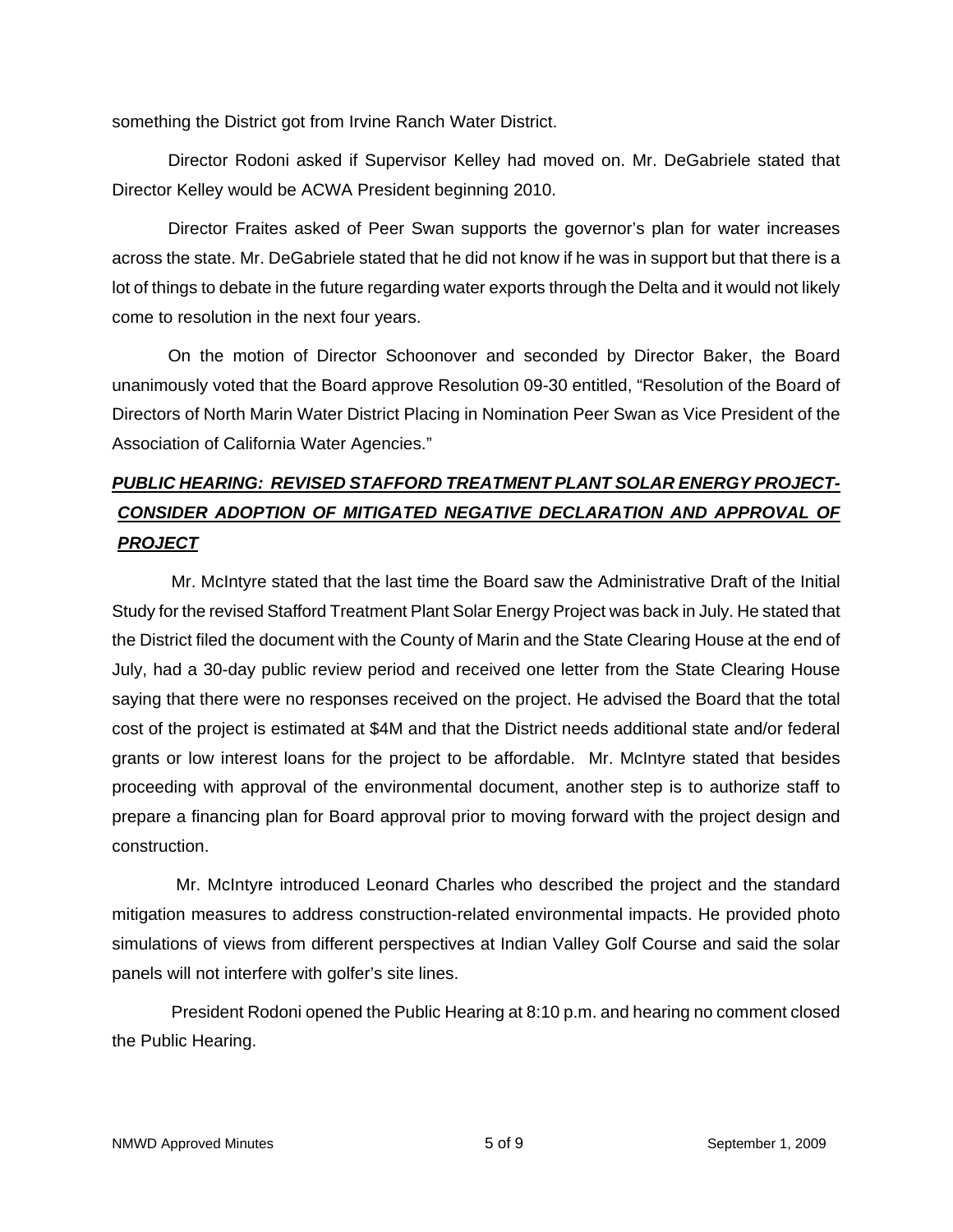Director Schoonover asked if all of the panels were on stanchions and a flat surface so that they were protected from the wind. Mr. Charles stated that all of the stanchions were in concrete and well-engineered.

Director Petterle asked if there was consideration of installing landscaping on the golf course. Mr. Charles answered that it was not discussed but that landscaping can be added if the District decides to do so. Director Petterle suggested planting trees to interrupt the line of sight in key spots where the panels would be visible.

Director Petterle asked what the timeline for approving the project subject to financing would be. Mr. McIntyre responded that the District would file the Notice of Determination and that the timeline is 30 days for public comment. He stated that at some point in time if the District didn't move forward someone could argue that the document was outdated.

Director Petterle asked what triggers the filing of Notice of Determination, if it was the adoption of the Mitigated Negative Declaration or the approval of the project. Mr. Charles stated that it was the approval of the project and the approval of the environmental document.

Director Petterle asked, by approving the project, is the District liable for the project if there is no financing. Mr. Charles responded that the District would not be liable; that the District is just approving the project. Director Rodoni asked if the project was not approved would it be more difficult to get funding. Mr. McIntyre replied yes.

On the motion of Director Schoonover and seconded by Director Fraites, the Board unanimously approved Resolution 09-31 entitled, "Resolution of the Board of Directors of the North Marin Water District authorizing the adoption of a Mitigated Negative Declaration for the Revised Stafford Water Treatment Plant Solar Energy Project, making findings pursuant to the California Environmental Quality Act, and directing the Filing of a Notice of Determination." Under the same motion and vote the Board approved the project including Mitigation Monitoring and Reporting Program, as well as, authorized the General Manager to file the Notice of Determination with the Marin County Clerk, and also approved and authorized staff to prepare a financing plan for the Board approval prior to moving forward with project design and construction.

### *INFORMATION ITEMS*

### *NORTH BAY WATER REUSE AUTHORITY UPDATE*

 Mr. McIntyre presented an update to the Board regarding North Bay Water Reuse Authority (NBWRA) and stated that in May he verbally advised the Board that NBWRA had issued their Draft Environmental Impact Report/Statement for the North Bay Restoration and Reuse Project which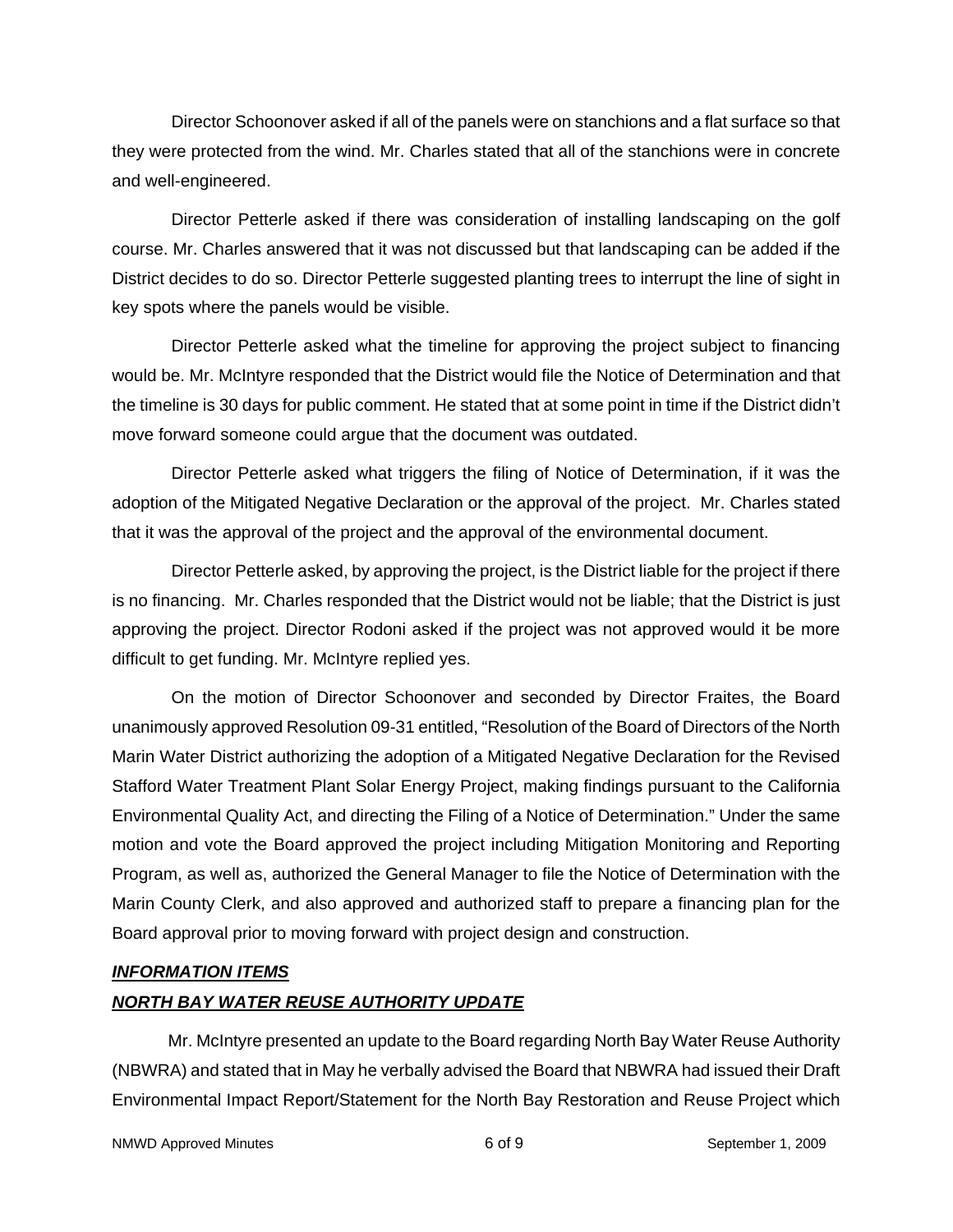includes the District's proposed local Recycled Water Projects and the joint ventures with Novato Sanitary District and Las Gallinas Valley Sanitary District. He stated that NBWRA originally anticipated a 45-day public review period but it was extended at the request of the public to 60 days, closing on July 20<sup>th</sup>. Mr. McIntyre stated that Environmental Sciences Associates (ESA) has finalized the Administrative Draft Environmental Impact Report/Statement. He advised the Board that the document is a response to the comments received from the public and includes the actual comment letters. He stated that the copies of the reports were given to all NBWRA members as well as their legal counsel. Mr. McIntyre stated that there will be a conference call between Mr. DeGabriele, ESA and himself, as well as the District's legal counsel, to review any comments the legal counsel may have recognizing that the Board will be making findings on the local projects and adopting and certifying the local project as part of CEQA. He stated that the next step in the process, after ESA finishes review with all the member and supporting agencies, would be to give the document to the U.S. Bureau of Reclamation as a final document. Mr. McIntyre said that after the Bureau has a 30 day notice period, they will file a Record of Decision and that will finalize the federal process of approving the document. He stated that after the federal process, the document would go back to Sonoma County Water Agency to certify the environmental document from the CEQA standpoint, and barring any unforeseen difficulties, the document would go back to the individual Boards to take action on their individual projects. Mr. McIntyre stated that he anticipated North Marin Water District would take action on the North Marin and Novato Sanitary District projects and the District Board would take another set of actions on the joint projects with Las Gallinas Valley Sanitary District.

 Mr. McIntyre advised the Board that the District has submitted an application with the State Water Resources Control Board for a low interest rate loan for the first phase expansion of recycled water to Valley Memorial Park. He stated that one of the documents they need before continuing on with consideration of the application is a final Environmental Document.

 Mr. McIntyre stated that with the completion of the environmental clearance phase, the terms of the current Memorandum of Understanding (MOU) between Las Gallinas, Novato Sanitary and North Marin are fulfilled. He stated that he is working on drafting a new MOU with those parties for future NBWRA participation.

### *WAC/TAC MEETING – AUGUST 31, 2009*

 Mr. DeGabriele informed the Board that he had attended the Water Advisory Committee/Technical Advisory Committee (WAC/TAC) meeting on Monday, August 31<sup>st</sup> with Director Rodoni. He stated that after the WAC agenda was published, attorneys representing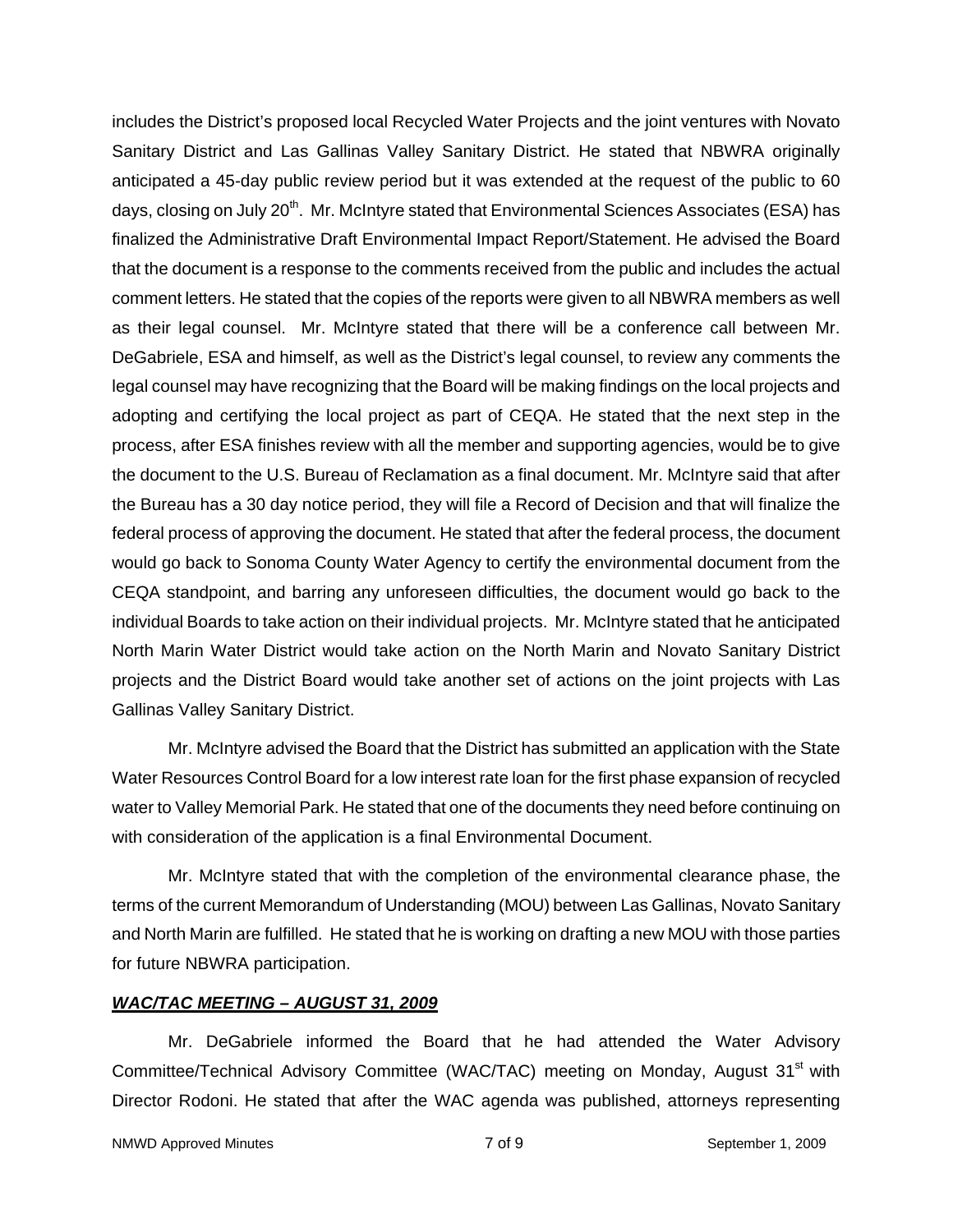Rohnert Park and Sonoma expressed concern about the WAC entering into closed session. Mr. DeGabriele stated that these attorneys advised their committee members to not go into closed session. He stated that he, Krishna Kumar and Bob Maddow, District legal counsel, decided that they would discus the issues in open session. He also stated that Jake Mackenzie made a statement to the WAC and the general public at the beginning of the meeting advising them that the committee would not be going into closed session.

 Mr. DeGabriele informed the Board that he believes that the action proposed by the Water Agency on September  $15<sup>th</sup>$  may be a breach of contract and it is a concern that they are proposing to withdraw their applications for additional water rights from the Russian River.

 Mr. DeGabriele stated that on attempting to get the WAC into closed session, while in conference with Director Rodoni, the District decided to use Bob Maddow and would share the cost of legal advice with Valley of the Moon. He stated that he was surprised at the WAC members' acceptance of the Agency's redirection. Mr. DeGabriele stated that there is question from legal counsel on the wisdom of abandoning the application for additional water rights. He stated that the application has been in place since 1999 and is in pending status.

 Mr. DeGabriele discussed the Water Contractors' statistics stating that everyone is doing a great job. He stated that some of the WAC representatives want to measure each individual contractor against their monthly allocation. Mr. DeGabriele stated that he argued against that because in order to be successful the contractors must work together and they need to count their successes rather than measure up against each other. He stated that he was unsuccessful in changing the WAC members' decision.

 Mr. DeGabriele said that the committee talked about the water project redirection and strategies. He informed the Board that he had prepared two resolutions: one saying that the Agency needs to table the redirection and work on the water right application; and the second was not to do the majority of the redirection but to do the analysis before proceeding and not to modify or withdrawal the water right application. He stated that the second resolution was adopted by the WAC.

 Mr. DeGabriele told the Board that he recommended that one party be delegated to take a lead in legal review and use an instrument to sign off to use the legal counsel. He stated that Mr. Maddow recommended that it be an in-house counsel to avoid conflict of interest. Mr. DeGabriele opined that he did not see much interest from the other contractors in pursing anything more than the resolution.